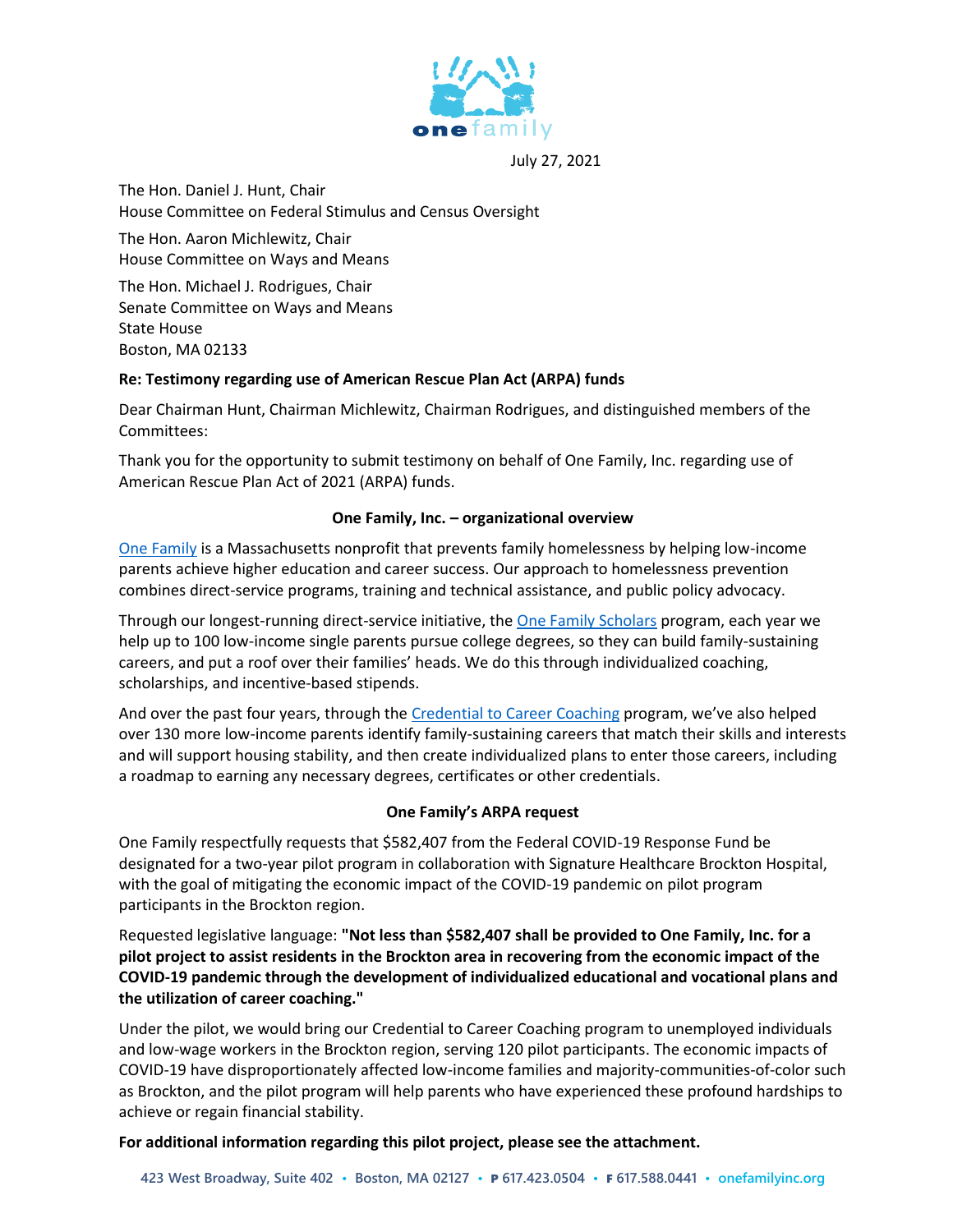#### **Additional ARPA priorities – homelessness prevention and affordable homes**

One Family respectfully requests that the Committees consider the following additional priorities in allocating funding from the Federal COVID-19 Response Fund:

- \$500M to dramatically expand homeownership opportunities for families who have historically been – and continue to be – excluded from the housing market in Massachusetts, including People of Color.
	- o \$200M for the CommonWealth Builder program
	- o \$300M for expanded first-time homebuyer opportunities
- \$450M to dramatically expand the availability and capacity of public housing, and to preserve and upgrade existing public housing.
- \$300M for affordable housing production and preservation.
	- o \$200M for affordable rental housing production
	- o \$100M for affordable housing rehabilitation projects
- \$78M to establish and implement a right to counsel for families and individuals going through the eviction process, and \$5M for tenant outreach and housing assistance.
- Close gaps in access to homelessness prevention resources, currently funded under the state's Residential Assistance for Families in Transition (RAFT) program and the federally funded Emergency Rental Assistance (ERA) program.
- Invest in longer-term housing supports for children and families timing out of the HomeBASE program.
- \$300M to acquire and convert motels and other facilities into permanent supportive housing, to shift emphasis from providing shelter to ending homelessness.

Thank you for the opportunity to share this request and additional recommendations for allocation of ARPA funds, and for your leadership on supporting recovery for the families who have been most harmed by the COVID-19 pandemic and resulting economic impact.

Sincerely,

Valerie Paric Executive Director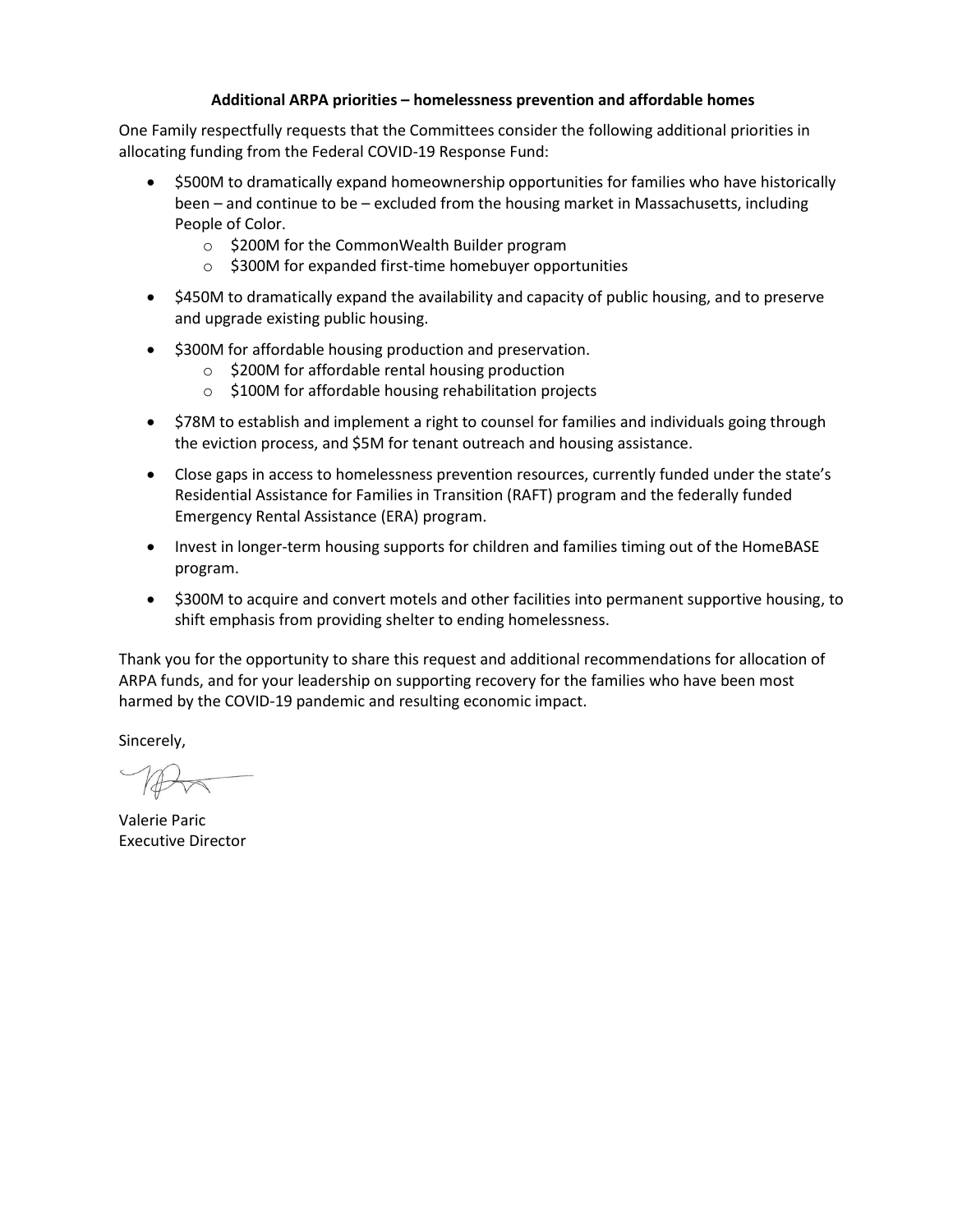

### **Attachment: Overview of One Family-Signature Healthcare Brockton Hospital pilot project**

### **One Family, Inc.**

Founded in 2000, One Family works to prevent homelessness and break the cycle of family poverty in Massachusetts. Our philosophy is that long-term housing stability is built on a foundation of education and career success. To that end, we offer two direct-service programs – One Family Scholars and Credential to Career Coaching **–** both of which help parents with low incomes identify and pursue education and career goals, and increase their income to achieve economic independence and housing stability.

### **Signature Healthcare Brockton Hospital**

Founded as Brockton Hospital in 1896, Signature Healthcare Brockton Hospital is a community-based non-profit teaching hospital, providing a full range of clinical services. The Hospital is the oldest and largest inpatient facility in its service area, which is designated as the city of Brockton and twenty-one surrounding municipalities.

### **Credential to Career Coaching (C2C)**

C2C is an intensive three-month program designed to help parents experiencing or at risk of homelessness access education and career opportunities, leading to long-term financial independence and housing stability. Through a combination of group workshops and one-on-one coaching sessions, the C2C program helps parents match their skills and interests to career paths that will fully support their families. For some parents, this involves credential attainment. For others, it involves strategic career planning, job search assistance, resume reviews, and more. But no matter what a parent's individual goals and needs are, C2C provides the individualized, client-centered support needed for success. Each parent leaves C2C with a step-by-step plan to achieve their education and career goals, and receives a year of follow-up coaching to help them stay on track.

C2C is designed to empower some of the most underserved and vulnerable members of our communities, whose barriers to economic advancement are myriad and systemic. While there are many programs aimed at helping families achieve stability (through housing stabilization services, job training workshops, college access programs, etc.), these supports too often exist in silos – education, career, or housing, but not all three. C2C bridges these silos, providing highly individualized support to help parents earn educational credentials, enter stable career paths, and afford housing.

### **Population to be served**

 $\overline{a}$ 

A disproportionate number of employees at Signature who are Black, Indigenous, or People of Color (BIPOC) work in low-wage entry-level roles classified as "service workers." Hospital service workers have felt the direct effects of the pandemic as it spread in the community. As essential workers, they continue to be exposed to the virus every day.<sup>1</sup> This underscores the need to create intentional pathways for advancement for these employees. In Signature's most recent Equal Employment Opportunity Employer Information Report, of Signature's 2,648 employees, 74% were white and 26% were people of color (15.5% African American, 4% Latino, and 6.5% other races/ethnicities). While people of color make up

<sup>1</sup> Mental Health America: https://mhanational.org/mental-health-healthcare-workers-covid-19